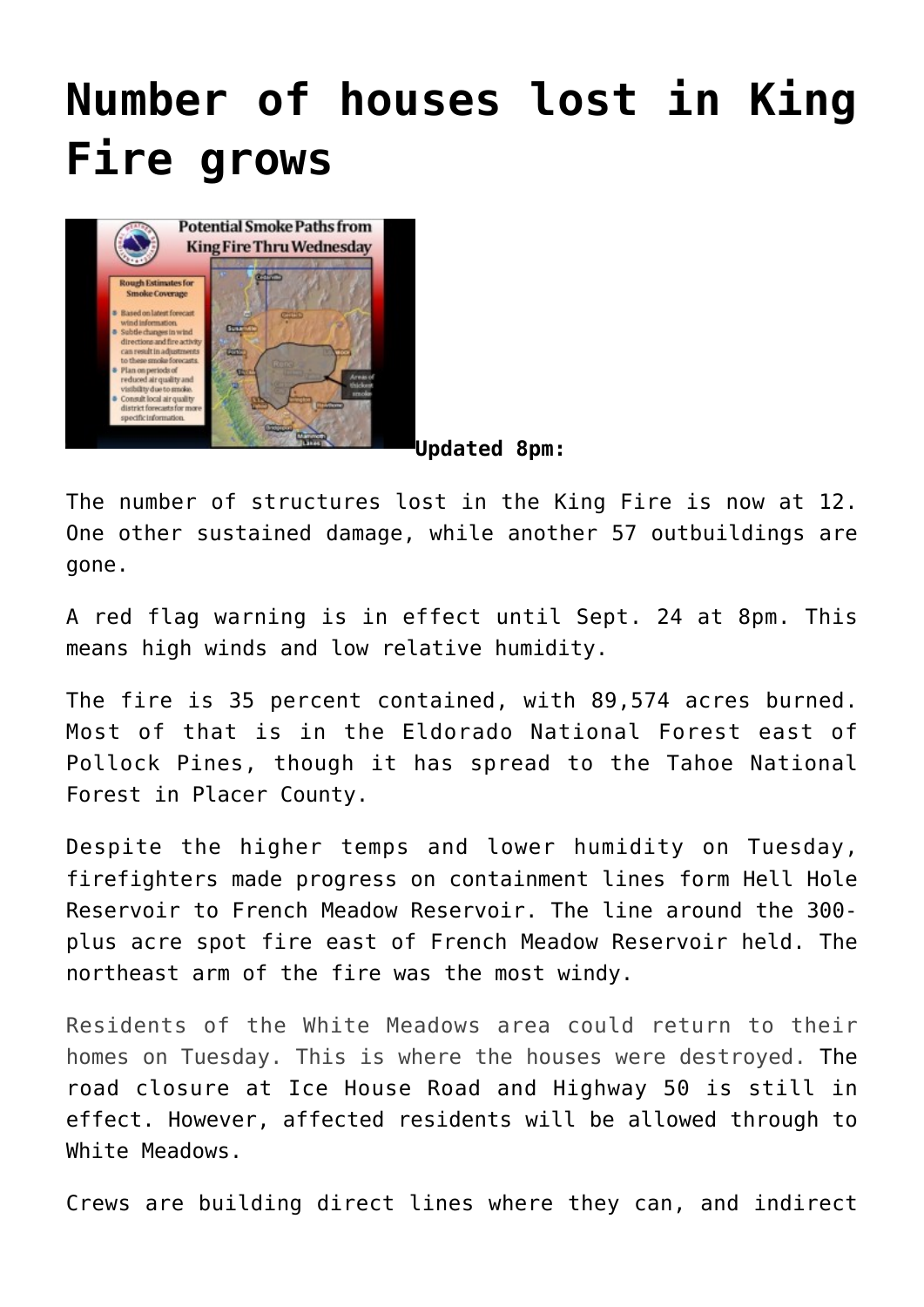lines where unsafe conditions exist. A spot fire on the east side of French Meadow Reservoir, north of the leading fire edge, is close to full containment. Two heavy helicopters began making water drops on the spot fire in the late Monday afternoon. There is the potential for extreme fire behavior if the winds, fuels, and topography come into alignment, officials said. The greatest threat is to the northwest end of the fire.

Officials believe the fire was started by an arsonist Sept. 13.

Nearly 2,000 people are still prohibited from returning to their homes. The Camino Seventh-day Adventist Church remains the evacuation center. The Red Cross is opening a service center at the Church of Our Saviour, 2979 Coloma St. in Placerville where case workers starting Tuesday from 10am-6pm will distribute supplies to people who have been displaced. This, though, is not an overnight shelter.

There is also a meeting tonight at 7 in Olympic Village Lodge, 1901 Chamonix Place, Olympic Village. On Wednesday, community meetings will take place in Tahoe City at 7pm at the North Tahoe High School, 2945 Polaris Road; and in Foresthill at 7pm in the gymnasium at Foresthill High School, 23319 Foresthill Road.

The Tahoe National Forest has established a call center from 7am-7pm at the Truckee Ranger District Office to provide residents of Truckee and Lake Tahoe Basin with clear and accurate information on the King Fire. The number is 530.587.9096.

"Since the King Fire started, we've seen false rumors and misinformation spread in the community and having deleterious effects," Joanne Roubique, Truckee district ranger, said in a statement.

More than 7,000 people are fighting the fire, including